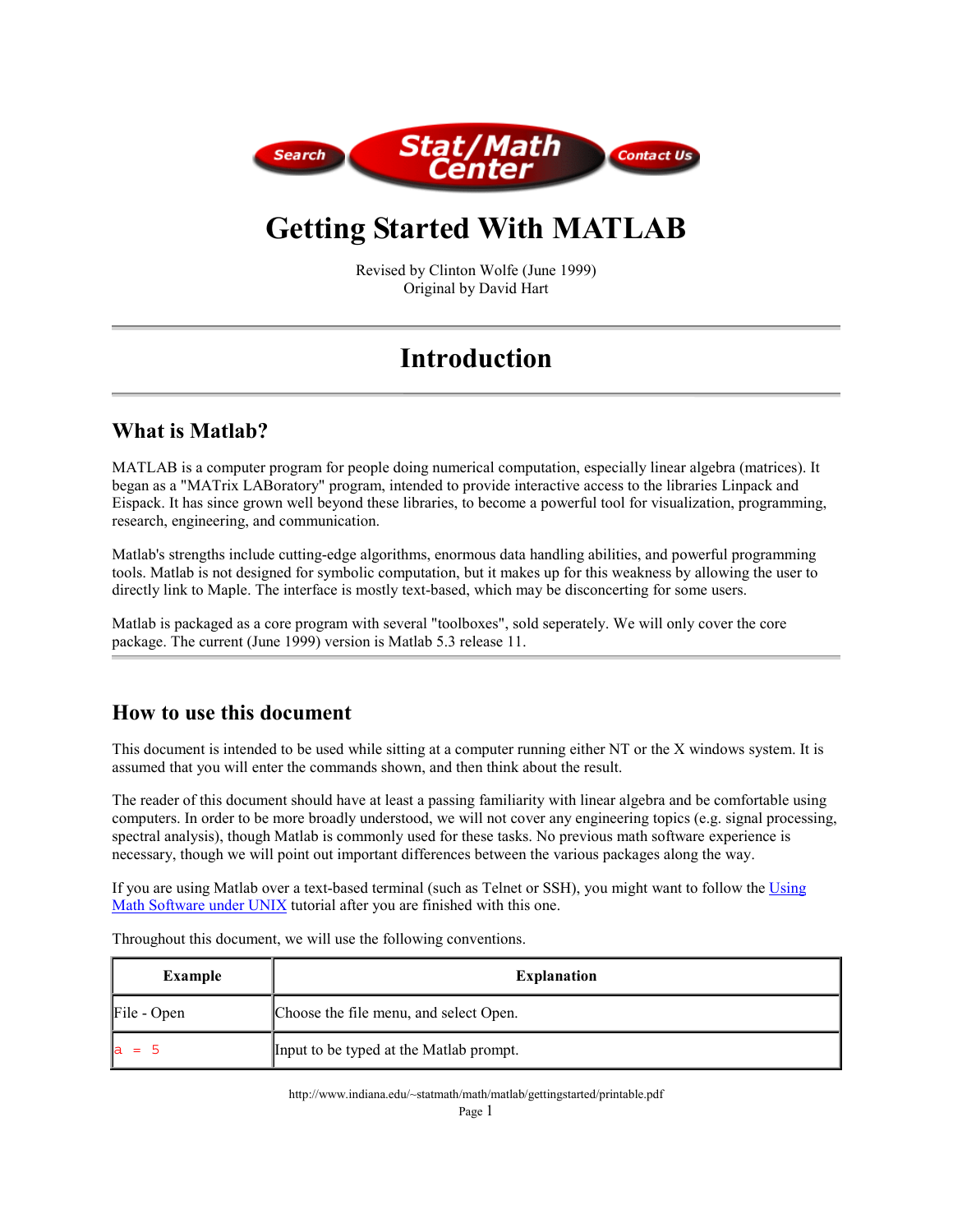| la l<br>l5 | Output from Matlab. |  |
|------------|---------------------|--|
| TIP        | An important tip.   |  |

### **Where to find Matlab**

MATLAB is available for many different kinds of computers at Indiana University Bloomington.

- All Windows NT Student Technology Centers
- Ships, Nations, and DaVinci UNIX clusters
- Several of the large timesharing systems see the **availability chart** for details.

A student edition is available from local bookstores for your personal Windows, Macintosh, and Linux systems.

### **How to Start and Exit Matlab**

To start Matlab:

- On windows NT, choose Start Menu -Programs-Statistics-Math-Matlab.
- On Ships, Nations, Davinci, and all timesharing systems, type matlab to run it interactively. Note that plots will be displayed in an X-window, if you have set the DISPLAY variable. You may also type matlab -display hostname:0.

Note that Matlab typically takes 10-15 seconds to load. Eventually, you should see:

To get started, type one of these: helpwin, helpdesk, or demo. For product information, type tour or visit www.mathworks.com.  $>$ 

The line  $\gg$  is the Matlab prompt.

To exit Matlab, type (at the matlab prompt) quit or choose File-Exit MATLAB.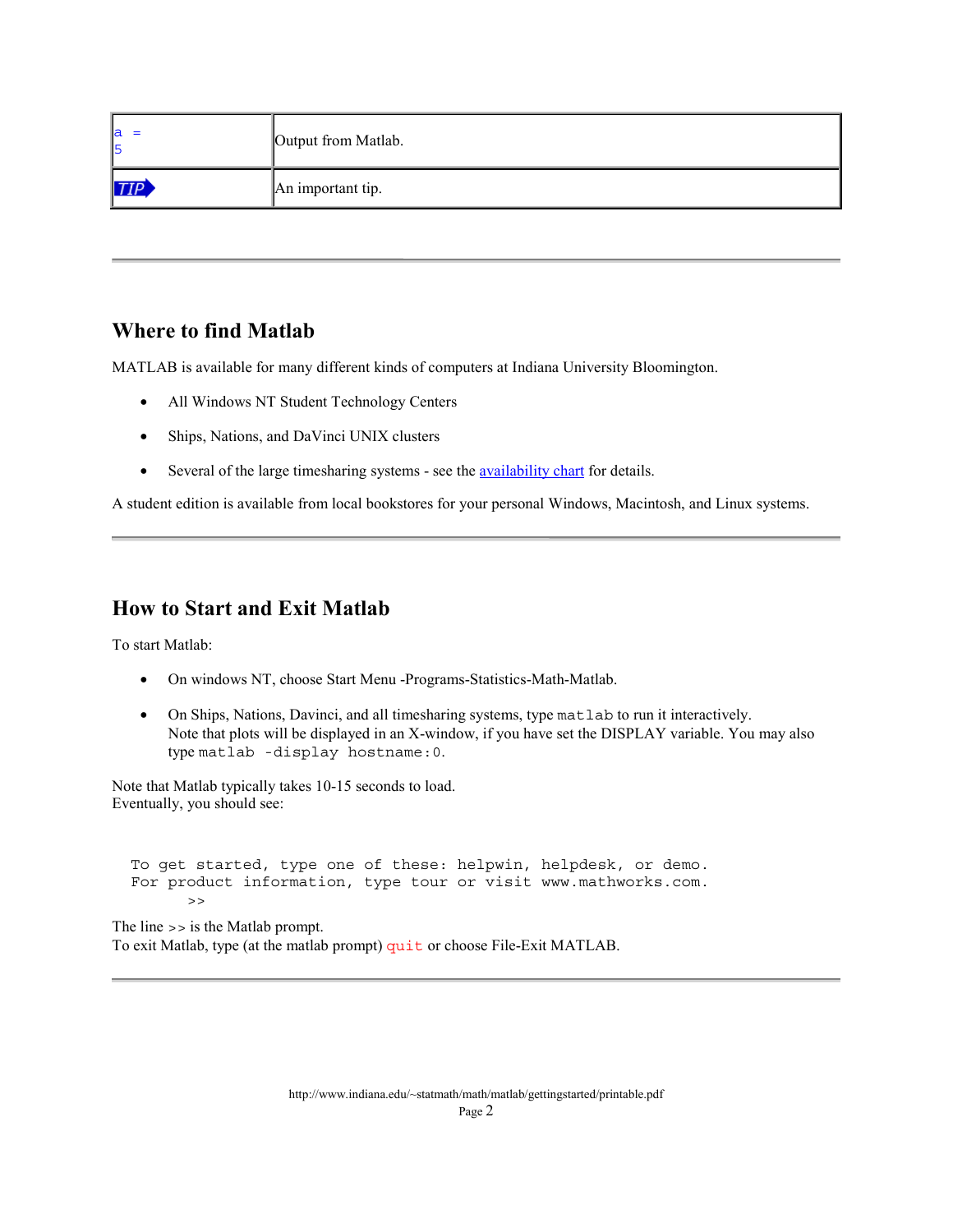### **The Command Window**

The Command window is where you can interact with Matlab directly. Try typing the following:  $foo = ones(2)$ The output should look like this:

 $foo =$ 

1 1 1 1

This represents a 2x2 matrix of ones. Matlab inserts extra blank lines between practically everything. To turn off this feature, type

format compact

Unlike Maple and Mathematica, previous input lines cannot be edited. You can recall previous input lines by typing the "up" cursor button (similar to bash and DOSKEY).

Cutting, copying and pasting is supported using the standards for your operating system.

### **The Toolbar**

Systems that support graphics have a toolbar at the top of the screen, like this:



Page 3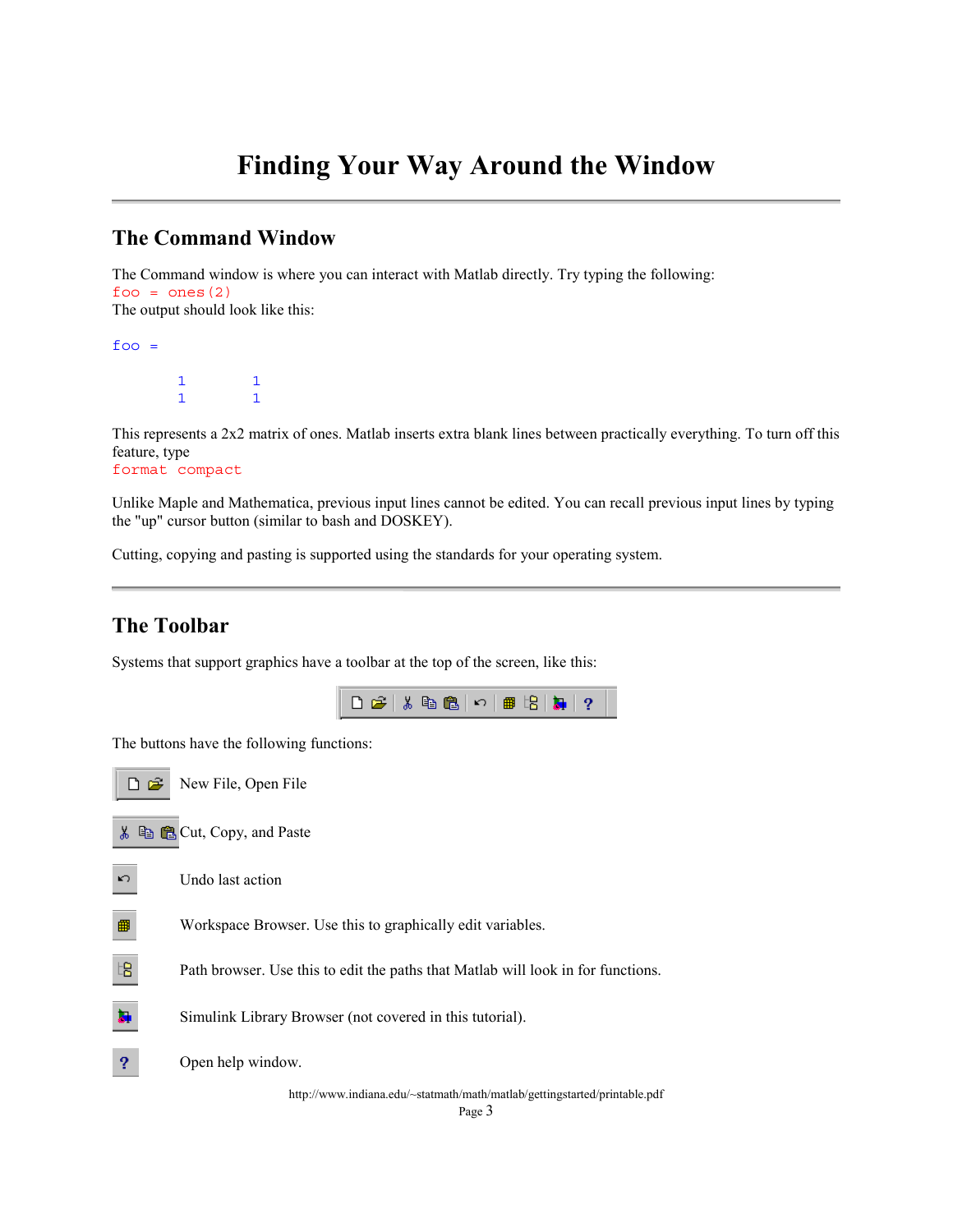# **The Help System**

Unfortunately for the new user, Matlab's help system is rather primitive.

#### **Built-in Help**

If you know the name of a Matlab function you need help with, type

help function-name

to see the "helpful" information contained in the function definition itself. If you don't know the name of the function you need, try lookfor keyword . However, the search is very slow, and often deluges the user with a great many unhelpful items. In addition, a search for a concept, such as "matrix" will almost never return what you need.

You can get the same "helpful" information by choosing Help - Help Window, or typing helpwin.

#### **HTML Help**

A more useful (but more difficult to access) set of help files is included in HTML. To access it, choose Help-Help Desk, or type helpdesk .

This will launch your system's default web browser and open a web page. This process can fail in entertaining ways on UNIX systems. Even more frustrating, the system makes extensive use of Javascript, Adobe PDF, frames, and Java, so lynx users may wish to avoid it altogether.

While the content is essentially the same as the built-in help, it is presented in a much less hostile format. The Javabased full-text search and index-by-subject are two extremely useful features. In addition, the entire set of printed manuals is available as Adobe PDF documents.

Most of the help files list function names in all capital letters. This is extremely misleading - all built-in matlab functions are in small letters.

# **Syntax**

### **How Matlab Works**

Matlab works by executing the mathematical statements you enter in the command window. By default, any output is immediately printed to the window.

You are also allowed to assign a name to an expression for your convenience. Keep in mind that the name you assign is only a name, and it does not represent a mathematical variable (as it would in Maple, for example). Every name must have a value at all times. If you try to read the value of an unassigned name, you will get an error.

Nearly everything in Matlab in a matrix, whether it looks like it or not. This takes some getting used to. We'll be introducing matrix-style operations along with their scalar counterparts so you can understand the patterns that arise in the syntax.

## **Symbols and Punctuation**

Matlab was designed to use fairly standard notation. Try these examples on your own computer.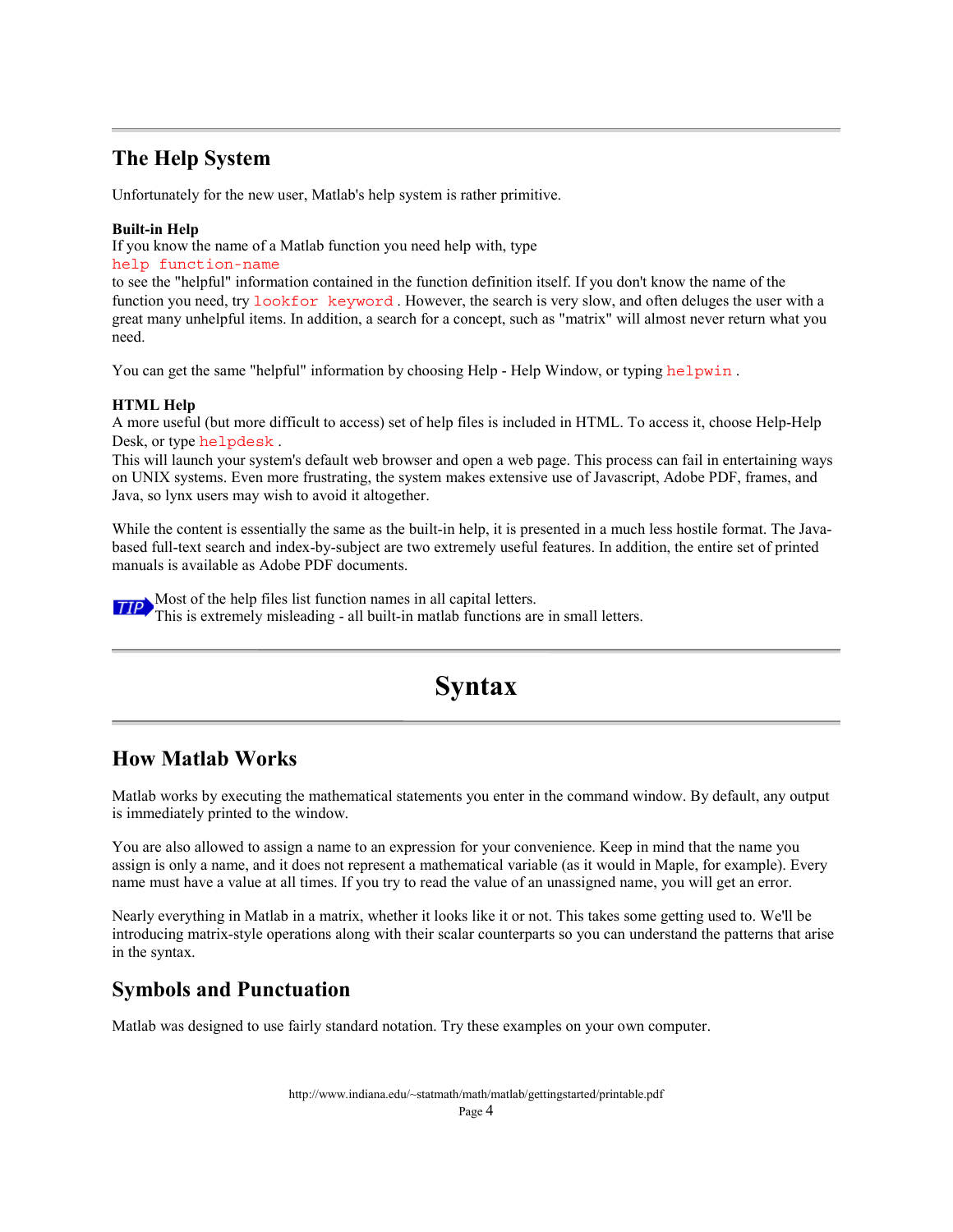| Input                                                    | Output                                                                                                             | <b>Comments</b>                                                                                                                                                                         |  |
|----------------------------------------------------------|--------------------------------------------------------------------------------------------------------------------|-----------------------------------------------------------------------------------------------------------------------------------------------------------------------------------------|--|
| $2 + 3$<br>$7 - 5$<br>34*212<br>1234/5786<br>$2^{\sim}5$ | ans = $5$<br>ans = $2$<br>ans = $7208$<br>$ans = 0.2173$<br>ans = $32$                                             | Arithmetic works as expected. Note that the result is given the<br>name "ans" each time.                                                                                                |  |
| $a = sqrt(2)$                                            | $a = 1.4142$                                                                                                       | You can choose your own names for things.                                                                                                                                               |  |
| $b = a, pi, 2 + 3i$                                      | $b = 1.4142$<br>$ans = 3.1416$<br>$ans = 2.0000 + 3.0000i$                                                         | You can use commas to put more than one command on a line.<br>Pi, i, and j are contants.                                                                                                |  |
| $c = sin(pi)$<br>eps                                     | $c = 1.2246e-016$<br>ans = $2.2204e-016$                                                                           | "eps" is the current limit of precision. Anything smaller than eps<br>is probably zero. Note that Matlab understands (and expects you<br>to understand!) scientific notation.           |  |
| $d = [1 2 3 4 5 6 7 8 9]$<br>$e = [1:9]$<br>$f = 1:9$    | $d = 1 2 3 4 5 6$<br>89<br>$= 1 2 3 4 5 6 7 8 9$<br>$f = 1 2 3 4 5 6 7 8 9$                                        | "d", "e", and "f" are all vectors. They are equal. Note the use of<br>the ":" operator - it counts (by ones) from one number to the next.                                               |  |
| $g = 0:2:10$<br>f(3)<br>f(2:7)<br>f(t)                   | $g = 0 2 4 6 8 10$<br>ans = $3$<br>$ans = 234567$<br>1 2 3 4 5 6 7 8 9                                             | More uses of the colon. Note that you can use it to get slices of a<br>vector (or matrix, or cube, etc), or get the whole thing.                                                        |  |
| $h = [1 2 3];$<br>h١                                     | (nothing)<br>ans = $1$<br>2<br>3                                                                                   | A semi-colon ";" will prevent the output from being displayed. A<br>single quote " ' " computes the transpose of a matrix, or in this<br>case, switches between row and column vectors. |  |
| $h * h'$<br>h $\cdot$ + h<br>$h + h$                     | ans = $14$<br>$ans = 1 4 9$<br>$ans = 268$                                                                         | Operations on vectors. * is matrix multiplication, and so the<br>dimensions must line up correctly.<br>".* " is entry-by-entry multiplication.                                          |  |
| $g = [1 2 3; 4 5 6; 7 8 9]$                              | $g = 1 2 3$<br>4 5 6<br>7 8 9                                                                                      | Entering a matrix.                                                                                                                                                                      |  |
| g(2,3)<br>g(3, :)<br>$g(2,3) = 4$                        | ans = $6$<br>$ans = 789$<br>$q = 123$<br>4 5 4<br>789                                                              | Accessing matrix elements.<br>Note use of ":" to access an entire row.                                                                                                                  |  |
| $g^2$                                                    | 36<br>42<br>30<br>$ans =$<br>81<br>66<br>96<br>102 126 150<br>$\mathbf{1}$<br>4 9<br>ans =<br>16 25 36<br>49 64 81 | The first multiplies the matrix by itself. The second squares each<br>entry in the matrix.                                                                                              |  |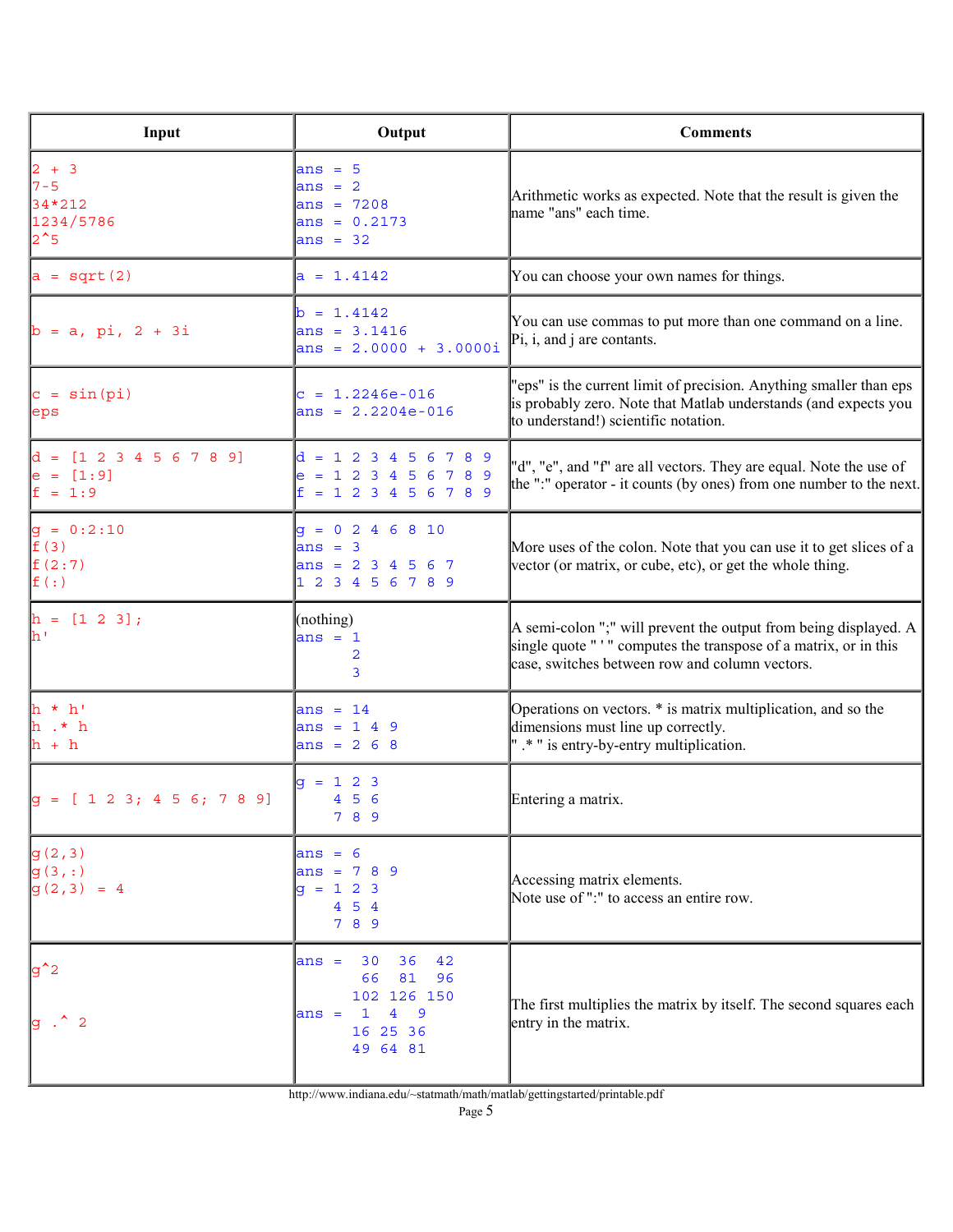## **How to Control Output**

Before we go any deeper into matrices, it would be wise to mention formatting issues.

The command to know is format .

- To control linespacing, use format compact .
- To see all 15 digits that were used in calculation, use format long .
- To see just 5 digits, use format short .
- To supress output completely, use a semi-colon at the end of the command.

To see other options, type help format .

Note that Matlab *always* uses "double" precision (about 15 digits) in its calculations. These commands merely adjust the display.

# **More on Matrices**

### **More ways of contructing matrices**

#### **Built-in Constructions**

There are many built-in matrix constructions. Here are a few:

| Input                       | Output                                                                              | <b>Comments</b>                                                                  |
|-----------------------------|-------------------------------------------------------------------------------------|----------------------------------------------------------------------------------|
| rand $(2)$<br>rand $(2, 3)$ | $ans = 0.9501 0.6068$<br>$0.2311$ $0.4860$<br>$ans = 0.8913 0.4565 0.8214$          | Generates a matrix with entries randomly distributed<br><b>I</b> between 0 and 1 |
|                             | $0.7621$ 0.0185 0.4447                                                              |                                                                                  |
| zeros(2) <br>ones(2)        | $0\quad 0$<br>$\tan s =$<br>$\overline{0}$<br>$\mathbf{0}$<br>$ans = 1 1$<br>$1\,1$ | Generates a 2x2 matrix with all zero (or all ones)<br>lentries.                  |
| eye(2)                      | 10<br>$\mathsf{ans}$ =<br>0 <sub>1</sub>                                            | Identity matrix I.                                                               |
| hilb(3)                     | $ans = 1.0000 0.5000 0.3333$<br>0.5000 0.3333 0.2500<br>0.3333 0.2500 0.2000        | 3x3 Hilbert matrix.                                                              |

To get more information on these, look at the help page for special matrices- type help elmat.

#### **Concatenation**

New matrices may be formed out of old ones. Suppose we have

 $a = [1 2; 3 4]$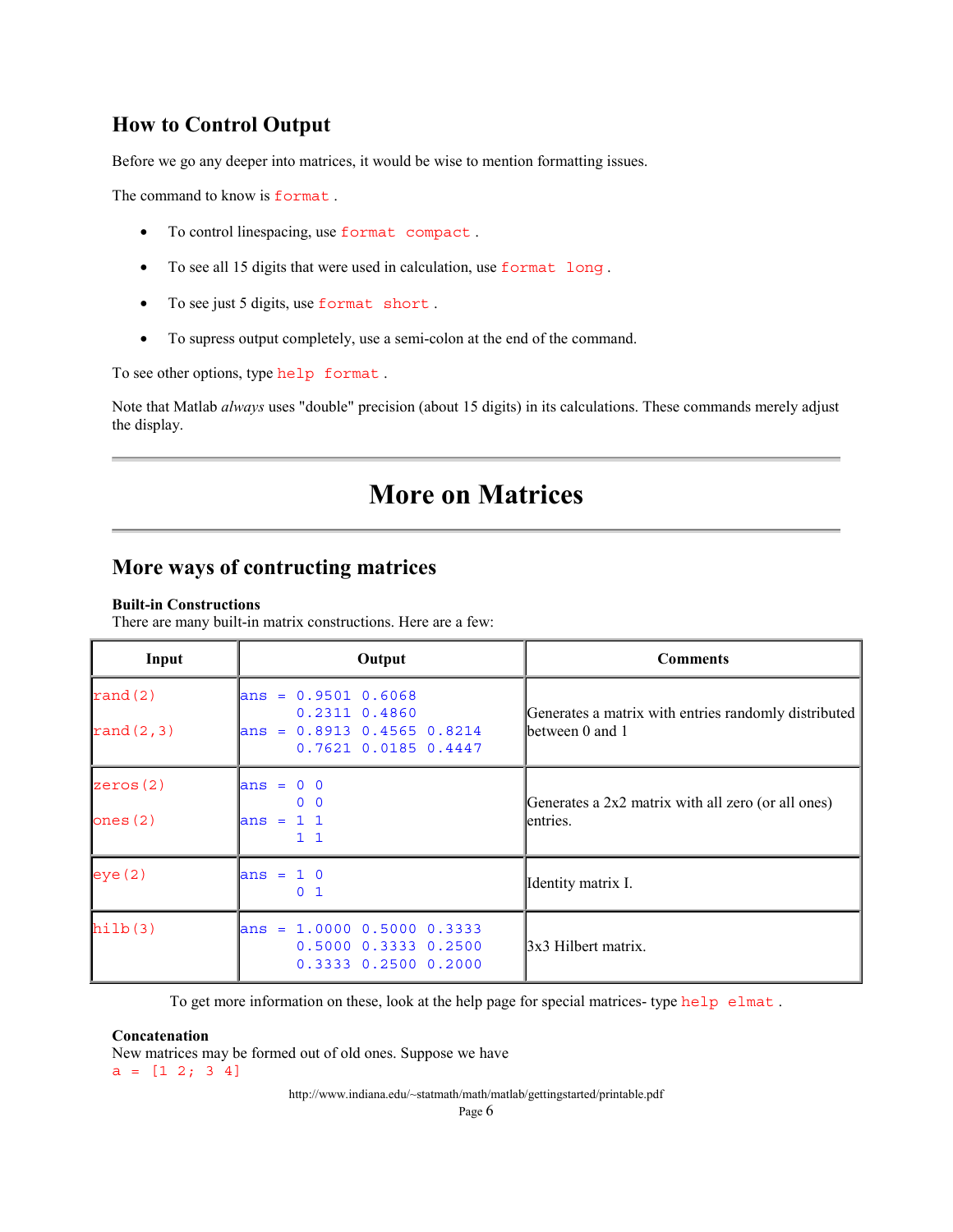#### $a = 12$ 3 4

Then we can make a new matrix in any of the following ways.

| Input                       | Output                                                                  |
|-----------------------------|-------------------------------------------------------------------------|
| [a, a, a]                   | $ans = 1 2 1 2 1 2$<br>3 4 3 4 3 4                                      |
| [a; a; a]                   | $ans = 12$<br>$3 \quad 4$<br>$1\quad2$<br>34<br>$1\quad2$<br>$3\quad 4$ |
| [a, zeros(2); zeros(2), a'] | $ans = 1 2 0 0$<br>3 4 0 0<br>$0 \t0 \t1 \t3$<br>$0 \t 0 \t 2 \t 4$     |

#### **Programming**

Matrices may also be constructed by programming. Here is an example using two "for" loops.

```
for i=1:10,
   for i=1:10,
      t(i,j) = i/j;end
end
```
Notice that there isn't any output, since the only line that would produce any  $(t(i,j) = i/j;)$  ends in a semicolon. Without the semi-colon, Matlab would print the matrix t 100 times!

We'll cover programming in more detail later.

### **More matrix operations**

As we saw earlier, +, -, \*, and / are defined in an intuitive manner for matrices. When there is ambiguity about whether an operation will do matrix arithmetic (versus entry-by-entry arithmetic), note that ".\*" (dot-star) will multiply entry-by-entry, and "\*" (star) will do matrix multiplication.

#### **Scalars**

A scalar is just a number. Matlab stores them internally as 1x1 matrices, but treats them as if they were numbers.

All operation involving a scalar and a matrix affect the matrix on an entry-by-entry basis, with one exception: the power ("^") operator. With a as defined above, try these: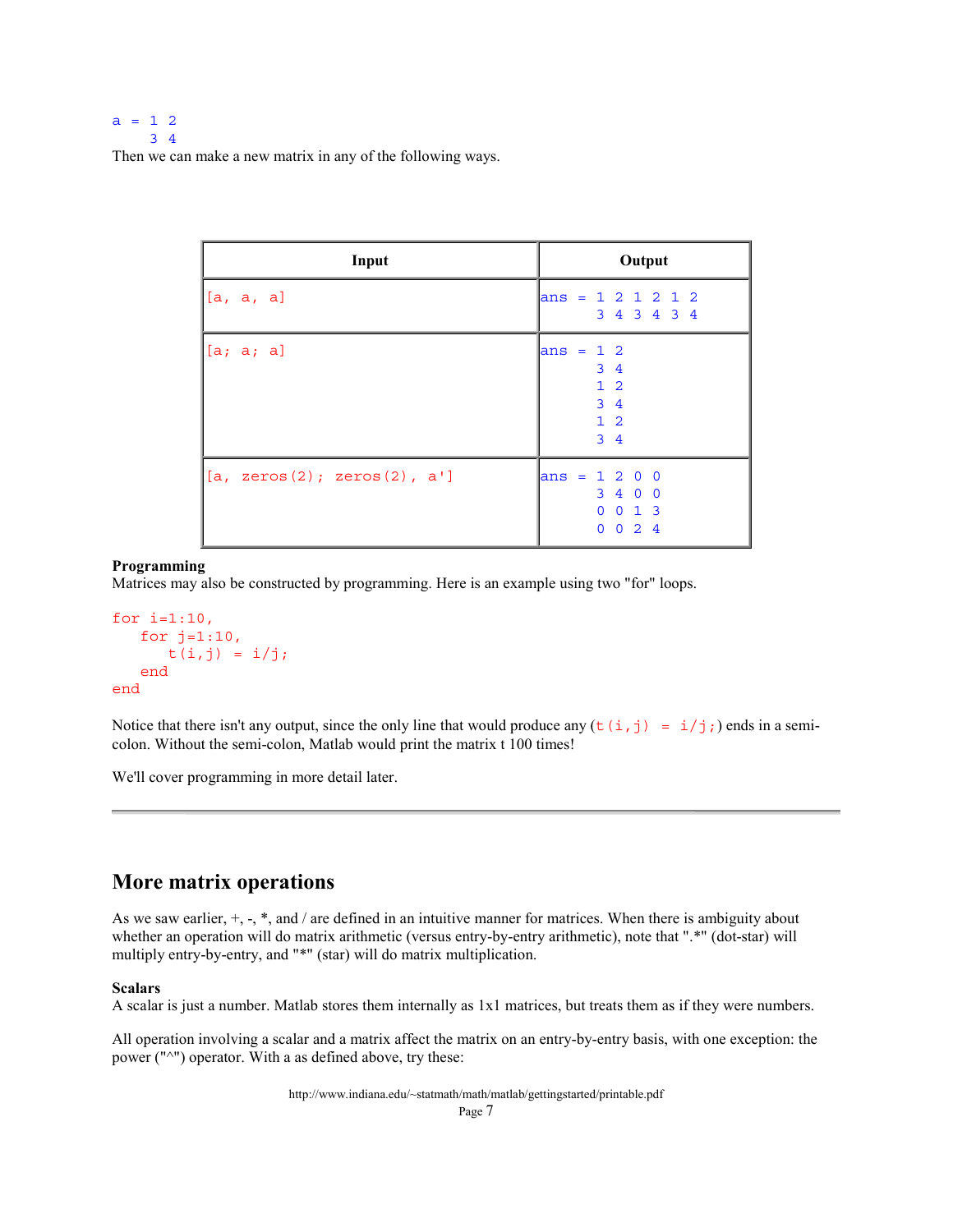| Input              | Output                                  | <b>Comments</b>                                |  |
|--------------------|-----------------------------------------|------------------------------------------------|--|
| $b=2$              | $b=2$                                   | Define b to be a scalar.                       |  |
| $+ b$<br> a        | $= 34$<br>lans<br>5 6                   | Addition works entry-by-entry.                 |  |
| $*$ b<br> a        | $ans = 24$<br>6 8                       | So does multiplication.                        |  |
| $\uparrow$ b<br> a | 7 10<br>lans<br>$=$<br>15 22            | This is <i>matrix</i> power - a <sup>*</sup> a |  |
| $ a \cdot b $      | $\vert$ ans =<br>$\overline{4}$<br>9 16 | Entry-by-entry power.                          |  |

#### **Vectors**

A vector is just a matrix with only one row (or column). Matlab makes a distinction between row vectors and column vectors, and will complain if it doesn't get what it expects.

In all arithmetic operations, Matlab treats a vector as a matrix, so we already know how to multiply a vector by a scalar. Matlab also gives you the following operations:

| Input                               | Output                         | <b>Comments</b>                               |  |
|-------------------------------------|--------------------------------|-----------------------------------------------|--|
| $v = [1 2$<br>3]<br>$u = [3 2$<br>1 | $V = [1 2 3]$<br>$u = [3 2 1]$ | Define a pair of vectors.                     |  |
| lv * u                              | Error                          | The dimensions don't agree.                   |  |
| v * u'                              | $ans = 10$                     | Taking the transpose works.                   |  |
| dot(v, u)                           | $ans = 10$                     | The dot product is the same thing.            |  |
| cross(v, u)                         | $ans = -48 -4$                 | The cross product works only for 3-d vectors. |  |

#### **Matrices**

Matlab has all the common operations built-in, as well as most of the obscure ones.

| Input                                | Output                                     | <b>Comments</b>          |
|--------------------------------------|--------------------------------------------|--------------------------|
| $k = 16$ 2 3<br>5 11 10<br>9 7<br>-6 | $= 16$ 2 3<br>Чk.<br>5 11 10<br>9 7<br>- 6 | Define a matrix.         |
| rref(k)                              | $ans = 1 0 0$<br>$0$ 1 0<br>$\Omega$<br>-1 | Row-reduced echelon form |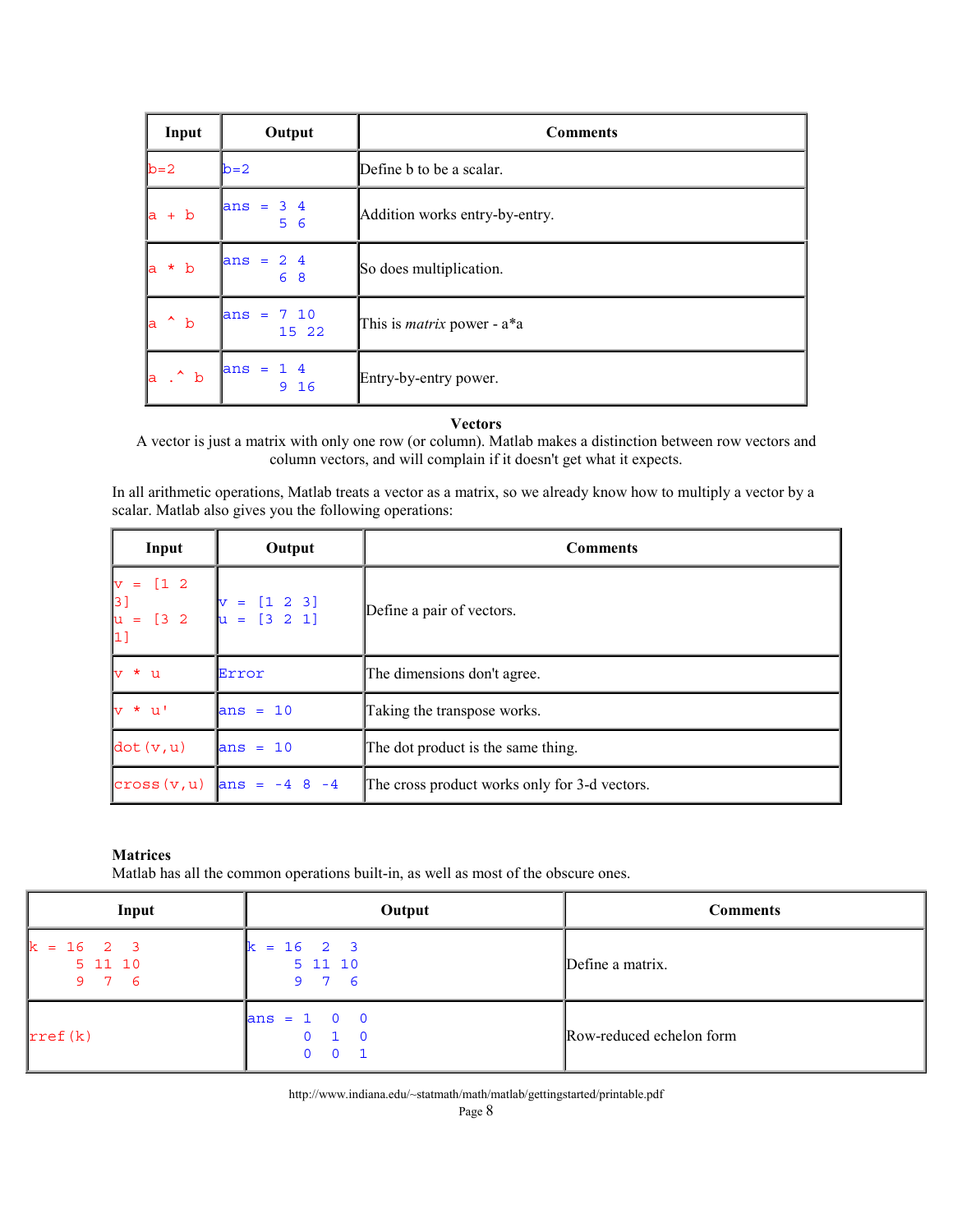| rank(k)               | $\lambda$ ans = 3                                                                                                                                                                        | The rank.                                                                                                                                           |
|-----------------------|------------------------------------------------------------------------------------------------------------------------------------------------------------------------------------------|-----------------------------------------------------------------------------------------------------------------------------------------------------|
| det(k)                | $\text{ans} = -136$                                                                                                                                                                      | The determinant.                                                                                                                                    |
| $\text{inv}(k)$       | $\lambda$ ans = 0.0294 -0.0662 0.0956<br>$-0.4412 - 0.5074$ 1.0662<br>$0.4706$ $0.6912$ $-1.2206$                                                                                        | <b>Inverse of the matrix</b>                                                                                                                        |
| $[vec, val] = eig(k)$ | $vec = -0.4712 -0.4975 -0.0621$<br>$-0.6884$ $0.8282$ $-0.6379$<br>$-0.5514$ $0.2581$ $0.7676$<br>$val = 22.4319$<br>$\sim$ 0<br>$\mathbf 0$<br>0 11.1136<br>$\mathbf 0$<br>$0 - 0.5455$ | Eigenvectors and eigenvalues of the matrix.<br>The columns of "vec" are the eigenvectors,<br>and the diagonal entries of "val" are the eigenvaules. |

There are many more functions like these. Type help matfun to see them all.

## **Solving Equations**

One of the main uses of matrices is in representing systems of linear equations. If  $\alpha$  is a matrix containing the coefficients of a system of linear equations,  $\bf{x}$  is a column vector containing the "unknowns," and  $\bf{b}$  is the column vector of "right-hand sides," the constant terms, then the matrix equation

*a x =b*

represents the system of equations.

If you know a little linear algebra, you could use the Matlab commands from above to augment the matrix and then find the row-reduced echelon form. However, Matlab provides a more simple mechanism for solving linear equations:

```
x = a \setminus bThis can be read "x equals a-inverse times b."
Try it with
a = [1 2 3; 4 5 6; 7 8 10]; b = [1 1 1]';You should get
x = -1 1 0To verify this assertion, try this:
a*x, a*x - b, eps
The results are:
ans = 1 1 1ans = 1.0e-015 *
     -0.1110
     -0.6661
     -0.2220
ans = 2.2204e-016
```
Notice that  $a * x - b$  is very close to eps - which means that it is as close to zero as possible.

http://www.indiana.edu/~statmath/math/matlab/gettingstarted/printable.pdf If there is no solution, a "least-squares" solution is provided (a\*x - b is as small as possible). Enter  $a(3,3) = 9$ ;  $b = [1 \ 1 \ 0]'$ ; (which makes the matrix singular and changes b) and enter the above commands again, using the up-arrow to recall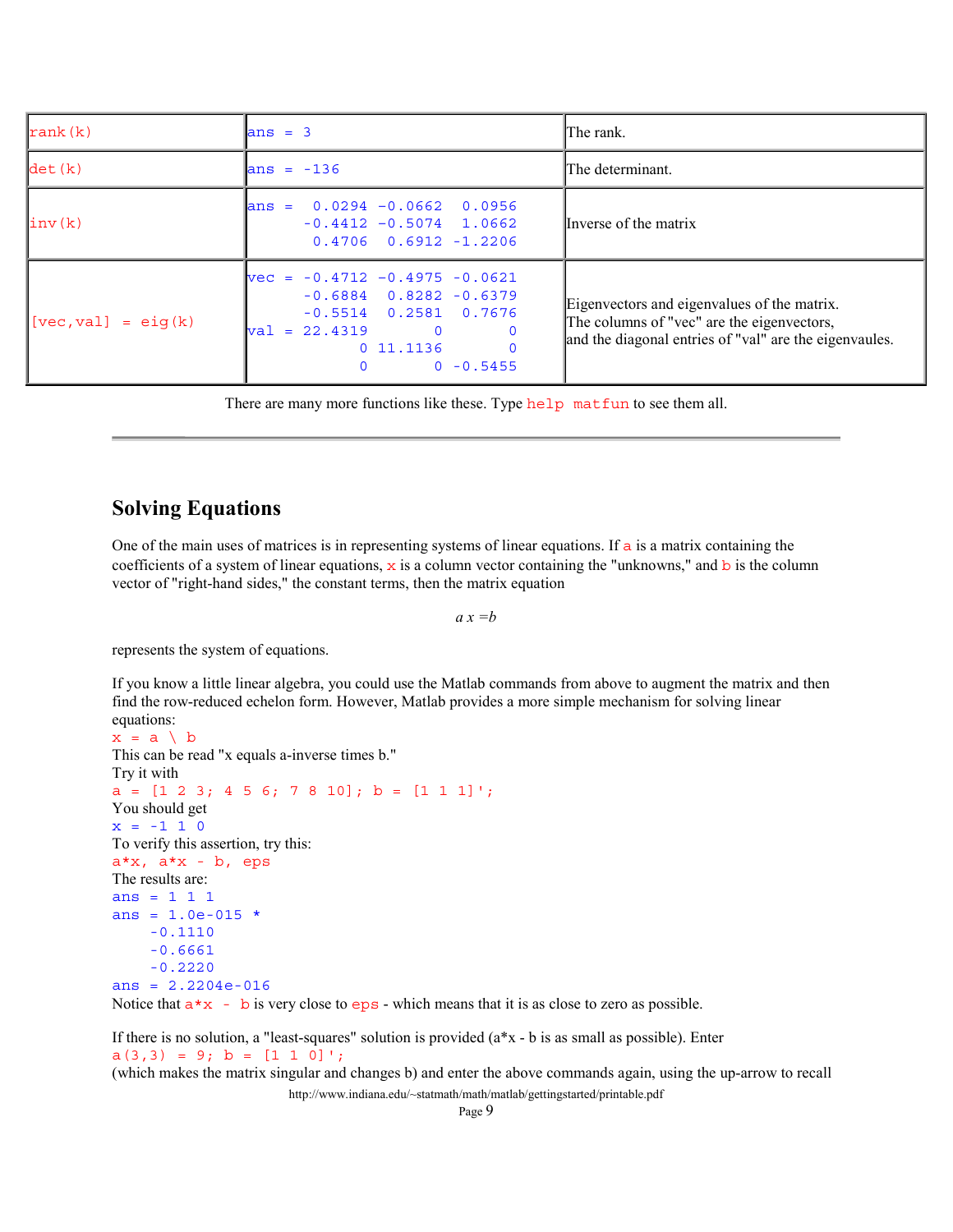them. Notice that the solution is quite inaccurate.

### **Saving and loading matrices**

Unlike Maple and Mathematica, Matlab has no notion of a "worksheet." When you exit Matlab, you will not be prompted to save your work.

If you would like a record of your work, you can turn on "logging" by typing

```
diary 'c:\scratch\session.txt' on NT machines
diary '~/session.txt' on UNIX.
```
Notice that output will be saved alongside your input, so the file can't be used directly as a script.

```
You may just want to save one or more matrices. The diary is a very clumsy way to do this.
To save the value of the variable "x" to a plain text file named "x.value" use
save x.value x -ascii
To save all variables in a file named "mysession.mat" in reloadable format, use
save mysession
To restore the session, use
load mysession
Then, to see the saved files from your session, on UNIX systems type the commands:
```

```
% more session.txt
% more x.value
```
Under Windows NT, open the appropriate file with Notepad.

# **Graphics**

Matlab has outstanding graphics capabilities (you must be using a terminal which supports graphics to use them). However, graphing in Matlab is conceptually different than graphing in Maple or Mathematica.

## **Graphics Concepts**

Before looking at the plotting capabilities of Matlab, consider what a graph really *is*. A graph is a collection of points, in 2,3 or even 4 dimensions, that may or may not be connected by lines or polygons. Most math software packages hide this from the user by sampling a continuous function to generate the points.

Matlab is designed to work with matrices, rather than functions. Matrices are a convenient way to store a collection of numbers - which is exactly what is needed when graphing. Thus all graphing commands in Matlab accept *matrices* as their argument, rather than a function. If you are used to function-style plotting, Matlab may take some getting used to. On the other hand, Matlab's approach makes it very easy to visualize data and to create graphics based on lists of points.

Another unique feature of Matlab's graphics engine is the way in which it displays graphical output. In Matlab, there is (usually) only one plotting window. Subsequent plotting commands will add to the old plot, unless you request a new one be made. This allows a plot to be made, then adjusted later to suit your needs.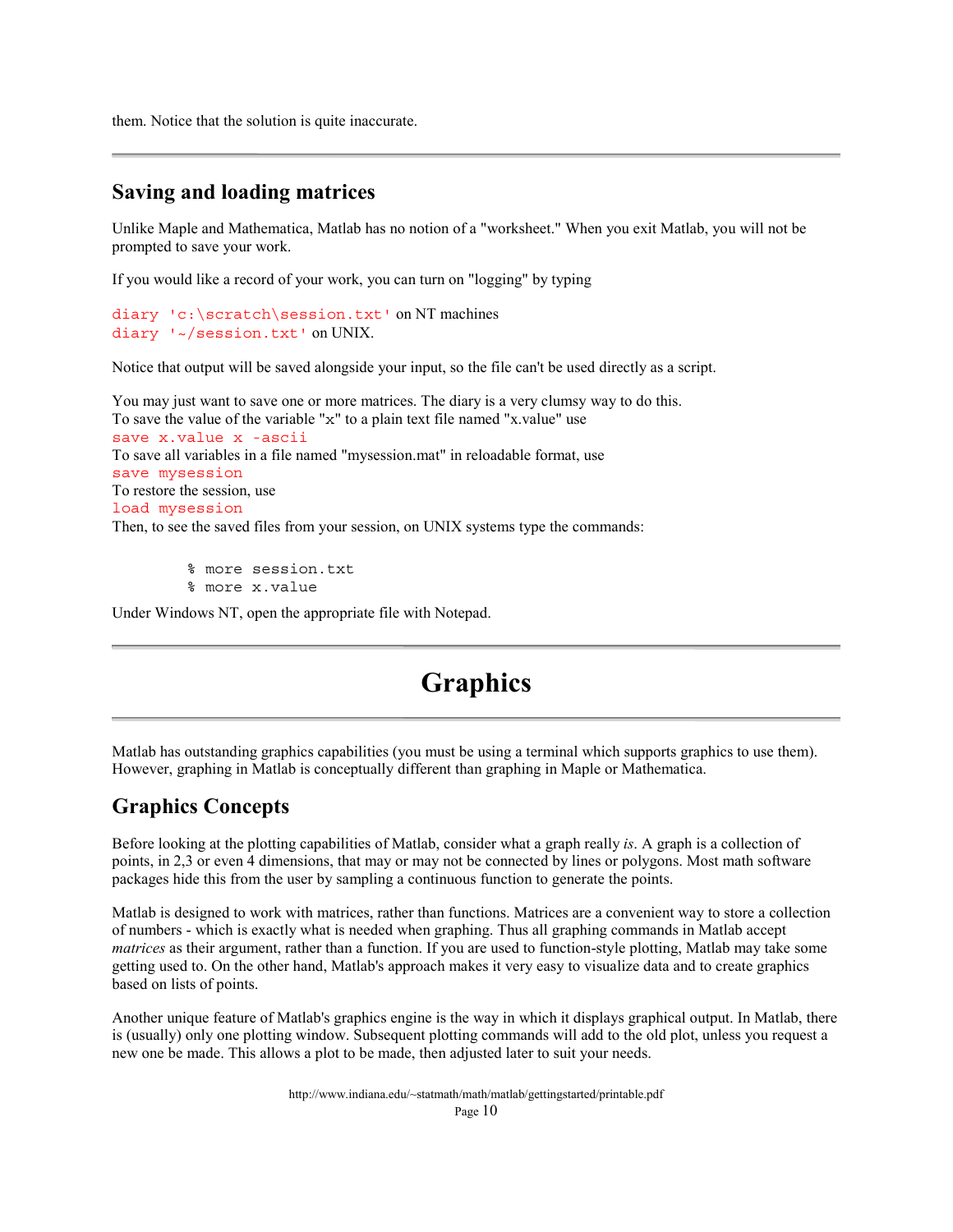# **Basic 2-D Graphics**

Now that you understand a bit more about graphing, try these examples. Be sure to follow along exactly, or you may not get the same results.

| Input                                                                                                                | Output | <b>Comments</b>                                                                                                                                                                                                |
|----------------------------------------------------------------------------------------------------------------------|--------|----------------------------------------------------------------------------------------------------------------------------------------------------------------------------------------------------------------|
| $x = -10:0.5:10;$<br>$y = x$ . 2;                                                                                    | (none) | Create a 1x41 matrix that counts from -10 to 10,<br>and a 1x41 matrix made by squaring the entries of the first matrix.                                                                                        |
| plot(x, y)                                                                                                           |        | Plot the points. Each pair is plotted, so $\langle x(1), y(1) \rangle$ is a point, $\langle x(2), y(2) \rangle$ is a point,<br>letc.                                                                           |
| $t = 0:0.1:2*pi;$<br>$x = cos(t);$<br>$y = sin(t);$                                                                  | (none) | Generate some new 1x63 matrices.                                                                                                                                                                               |
| plot(x, y)                                                                                                           |        | Plot the points. This is called a parametric plot. Notice that it replaces the previous<br>plot.                                                                                                               |
| $t = 0:pi/5:2*pi;$<br>$u = cos(t);$<br>$v = sin(t);$                                                                 | (none) | Generate some new 1x11 matrices. This shows how to control the "resolution" of the<br>plot.                                                                                                                    |
| Eiqure<br>plot(u,v)                                                                                                  |        | Create a new plot window, and plot the points.<br>Notice how jagged the circle is, since we only used 11 sample points.                                                                                        |
| $plot(x, y, 'ro-')$                                                                                                  |        | Plot the hi-res version again in red, with circles at the data points, connected by lines.                                                                                                                     |
| $plot(x, y, 'r-', u, v, 'b*:')$                                                                                      |        | On the same plot, plot the hi-res version in red, and plot the lo-res version with blue<br>stars at the data points and dotted lines.                                                                          |
| fiqure<br>subplot(1,2,1)<br>plot(x, y)<br>title('Fine Mesh')<br>subplot(1,2,2)<br>plot(u, v)<br>title('Coarse Mesh') |        | Create a new figure.<br>Divide it into one row, two columns, and pay attention to the first cell.<br>Plot.<br>Give the current plot a title.<br>Pay attention to the second cell.<br>Plot.<br>Give it a title. |

See the following help files for more options and ideas: help plot, help comet, help semilogy and help fill .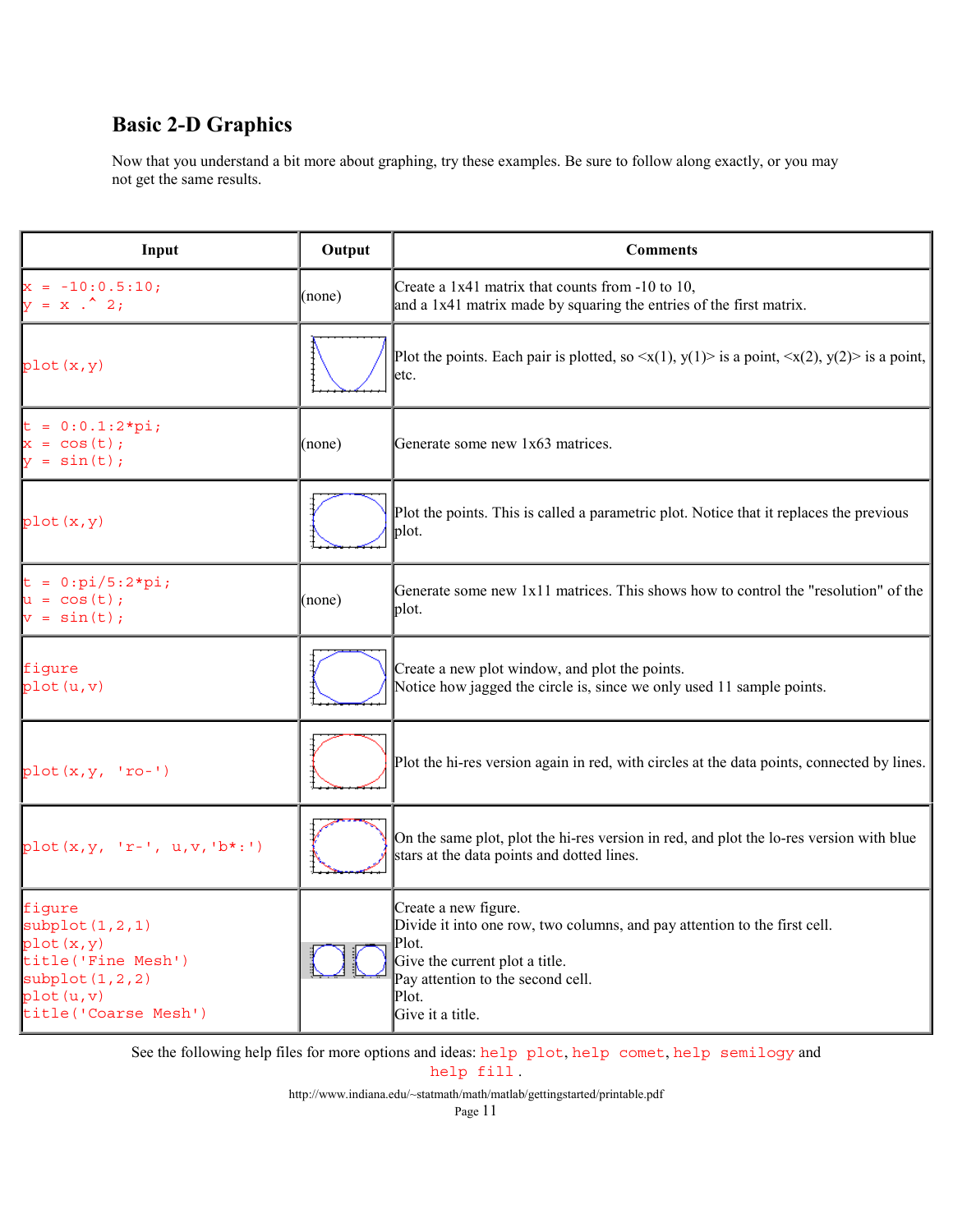Matlab provides very powerful features in the figure window. Use the toolbar at the top to add arrows, lines, and text comments to your plot.

## **Basic 3-D Graphics**

| Input                                                                 | Output | <b>Comments</b>                                     |
|-----------------------------------------------------------------------|--------|-----------------------------------------------------|
| $t = -4*pi:pi/16:4*pi;$<br>$x = cos(t);$<br>$y = sin(t);$<br>$z = t;$ | (none) | Generate the data                                   |
| plot3(x, y, z)                                                        |        | . and draw a helix.                                 |
| $[x, y] = meshgrid(-$<br>$3:0.1:3,-3:0.1:3);$<br>$z = x.^2 - y.^2;$   | (none) | Generate data for a surface plot.                   |
| mesh(x, y, z)                                                         |        | Draw the surface using a mesh.                      |
| surf(x, y, z)                                                         |        | Draw the surface as a "patched" surface.            |
| plot3(x, y, z)                                                        |        | Notice that it still plots, but as a set of arches. |

## **Advanced Plotting**

Of course, Matlab can do a lot more than these simple exercises. If you'd like to know more, try these help files: help slice, help movie, help getframe, help graph2d, help graph3d, help graphics.

# **Programming**

### **How to program**

http://www.indiana.edu/~statmath/math/matlab/gettingstarted/printable.pdf Matlab statements can be prepared with any editor, and stored in a file for later use. The file is referred to as a script, or an "m-file" (since they must have names of the form foo.m). You may prefer to do this, if you use the same data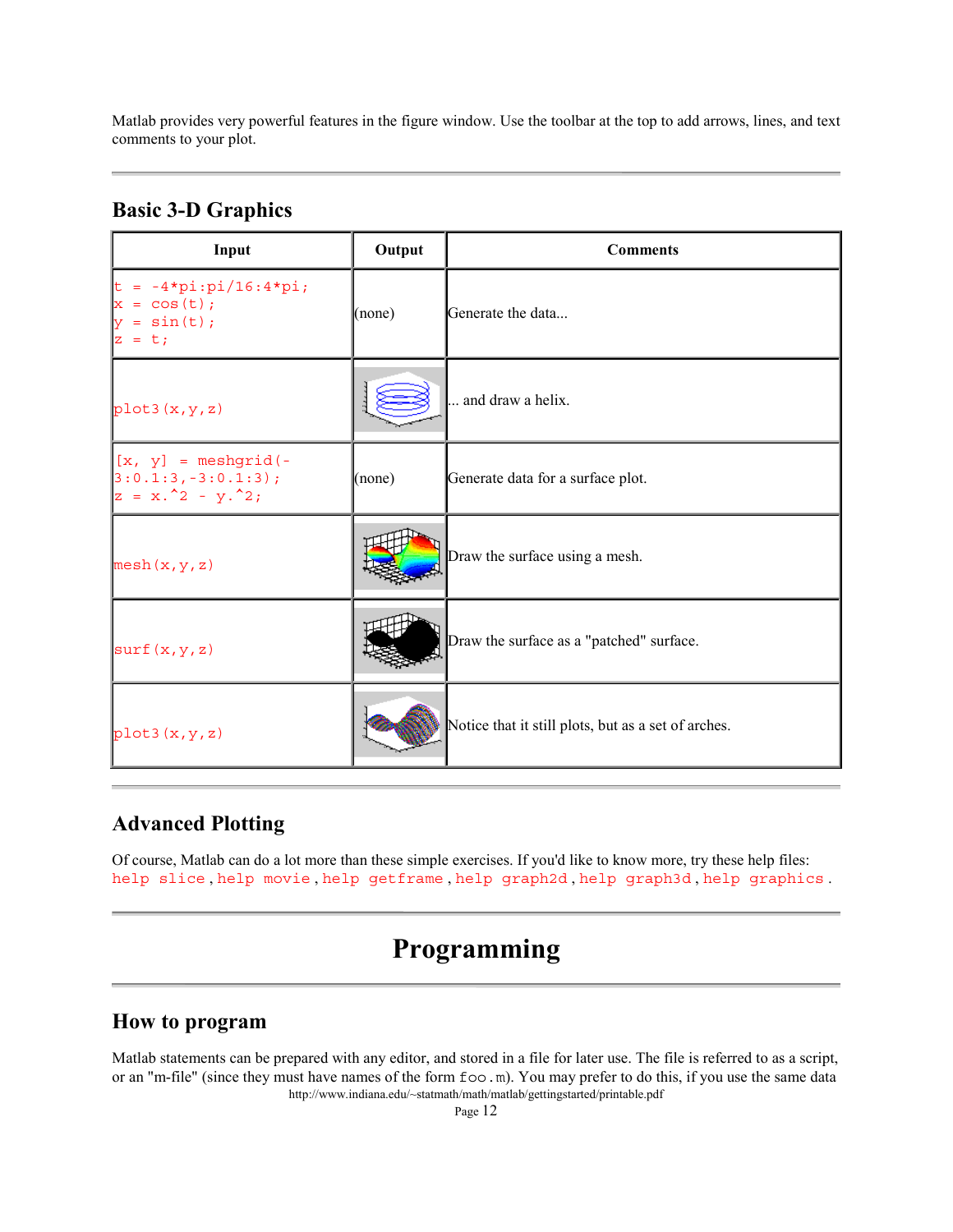repeatedly, or have an editor that you like to use. Writing m-files will make you much more productive.

Select File - New -M-file to open Matlab's built-in editor/debugger, or use your favorite editor. Then create the following file, and save it as sketch.m:

```
[x \ y] = meshgrid(-3: .1:3, -3: .1:3);z = x.^{2} - y.^{2};
mesh(x,y,z);
```
Next, in Matlab, be sure that the directory where the m-file resides is in the path. Check this by typing pathtool and making sure that your directory is present. (Users without graphics can use addpath *directory* .)

Now enter sketch The result is the same as if you had entered the three lines of the file, at the prompt.

You can also enter data this way: if a file named mymatrix.m in the current working directory contains the lines

 $A = \begin{bmatrix} 2 & 3 & 4 \\ 5 & 6 & 7 \\ 8 & 9 & 0 \end{bmatrix}$ ;

then the command mymatrix reads that file and generates A. However, for large matrices, Matlab's own save and load commands are much safer to use.

### **Functions**

Functions are like any other m-file, but they accept arguments, and they are compiled the first time they are used in a given session (for speed).

Use your favorite editor to create a file named sqroot.m, containing the following lines.

```
function sqroot(x)
% Compute square root by Newton's method
% Initial guess
xstart = 1;for i = 1:100xnew = (xstart + x/xstart)/2;
        disp(xnew);
        if abs(xnew - xstart)/xnew < eps, break, end;
        xstart = xnew;end
```
In Matlab enter the commands format long sqroot(19) You should see the output from your function.

Two caveats:

A function has access to the variables in the "workspace" from which it was called, but the variables created within the function (xstart and xnew, in the preceeding example) are local, which means that they are not shared with the calling workspace. For more information, see the chapter "M-File Programming" in the manual, *Using Matlab*.